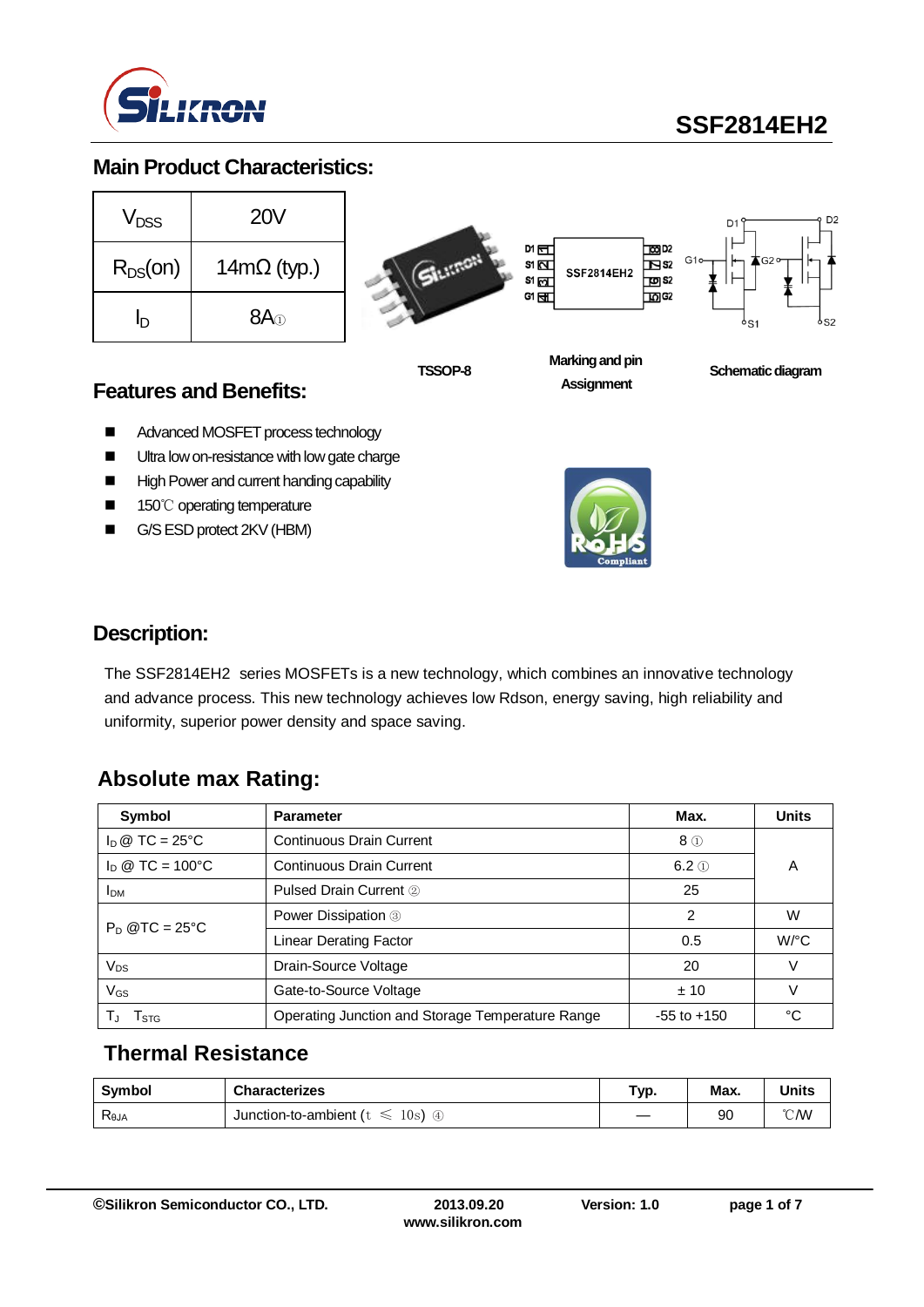

| Symbol           | <b>Parameter</b>                     | Min.                     | Typ.                     | Max.                     | <b>Units</b>    | <b>Conditions</b>                     |  |
|------------------|--------------------------------------|--------------------------|--------------------------|--------------------------|-----------------|---------------------------------------|--|
| $V_{(BR)DSS}$    | Drain-to-Source breakdown voltage    | 20                       |                          |                          | $\vee$          | $V_{GS} = 0V$ , $I_D = 250 \mu A$     |  |
|                  |                                      | $\overline{\phantom{0}}$ | 14                       | 20                       |                 | $V_{GS} = 4.5V, I_D = 7A$             |  |
|                  |                                      | $\overline{\phantom{0}}$ | 18                       |                          | $m\Omega$       | $T_J = 125$ °C                        |  |
|                  |                                      | $\overline{\phantom{0}}$ | 20                       | 28                       |                 | $V_{GS} = 2.5 V, I_D = 5.5 A$         |  |
| $R_{DS(on)}$     | Static Drain-to-Source on-resistance |                          | 24                       |                          | $m\Omega$       | $T_J = 125$ °C                        |  |
|                  |                                      |                          | 38                       | 50                       |                 | $V_{GS} = 1.8 V, I_D = 5A$            |  |
|                  |                                      |                          | 42                       |                          | $m\Omega$       | $T_J = 125$ °C                        |  |
| $V_{GS(th)}$     | Gate threshold voltage               | 0.6                      |                          | $\mathbf{1}$             | $\vee$          | $V_{DS} = V_{GS}$ , $I_D = 250 \mu A$ |  |
|                  |                                      |                          | $\overline{\phantom{0}}$ | $\mathbf{1}$             |                 | $V_{DS} = 20V, V_{GS} = 0V$           |  |
| $I_{DSS}$        | Drain-to-Source leakage current      |                          | $\overline{\phantom{0}}$ | 50                       | μA              | $T_J = 125$ °C                        |  |
|                  |                                      | $\overline{\phantom{0}}$ | 100                      |                          | $V_{GS} = 4.5V$ |                                       |  |
|                  | Gate-to-Source forward leakage       |                          | $\overline{\phantom{0}}$ | $-100$                   | nA              | $V_{GS} = -4.5V$                      |  |
| $I_{GSS}$        |                                      |                          | $\overline{\phantom{0}}$ | 10                       | uA              | $V_{GS} = 10V$                        |  |
|                  |                                      |                          | $\overline{\phantom{0}}$ | $-10$                    |                 | $V_{GS} = -10V$                       |  |
| $Q_q$            | Total gate charge                    |                          | 10                       | $\overline{\phantom{0}}$ |                 | $I_D = 7A$ ,                          |  |
| $Q_{gs}$         | Gate-to-Source charge                | $\overline{\phantom{0}}$ | 2.3                      | $\overline{\phantom{0}}$ | nC              | $V_{DS}=10V$ ,                        |  |
| $Q_{gd}$         | Gate-to-Drain("Miller") charge       |                          | 3                        | $\overline{\phantom{0}}$ |                 | $V_{GS} = 4.5V$                       |  |
| $t_{d(on)}$      | Turn-on delay time                   | $\overline{\phantom{0}}$ | 7.3                      |                          |                 |                                       |  |
| $t_{r}$          | Rise time                            |                          | 60                       | —                        |                 | $V_{GS} = 4.5V$ , $V_{DS} = 10V$ ,    |  |
| $t_{d(off)}$     | Turn-Off delay time                  |                          | 18                       |                          | ns              | $RGEN=3\Omega, ID=6.5$                |  |
| $t_{\rm f}$      | Fall time                            |                          | 5.9                      |                          |                 |                                       |  |
| $C_{iss}$        | Input capacitance                    |                          | 632                      |                          |                 | $V_{GS} = 0V$                         |  |
| C <sub>oss</sub> | Output capacitance                   |                          | 142                      |                          | pF              | $V_{DS} = 10V$                        |  |
| C <sub>rss</sub> | Reverse transfer capacitance         |                          | 134                      |                          |                 | $f = 1$ MHz                           |  |

## **Electrical Characterizes** @T<sub>A</sub>=25℃ unless otherwise specified

## **Source-Drain Ratings and Characteristics**

| Symbol      | <b>Parameter</b>                 | Min. | Typ. | Max. | <b>Units</b> | <b>Conditions</b>              |
|-------------|----------------------------------|------|------|------|--------------|--------------------------------|
|             | <b>Continuous Source Current</b> |      |      | 8 ①  | Α            | MOSFET symbol                  |
| Is          | (Body Diode)                     |      |      |      |              | showing the                    |
| <b>I</b> sm | <b>Pulsed Source Current</b>     |      |      | 25   | A            | integral reverse               |
|             | (Body Diode)                     |      |      |      |              | p-n junction diode.            |
| $V_{SD}$    | Diode Forward Voltage            |      |      | 1.2  | V            | $IS=2.8A, VGS=0V$              |
| $t_{rr}$    | Reverse Recovery Time            |      | 35   |      | nS           | $T_J = 25^{\circ}C, I_F = 7A,$ |
| $Q_{rr}$    | Reverse Recovery Charge          |      | 7.2  |      | пC           | $di/dt = 100A/\mu s$           |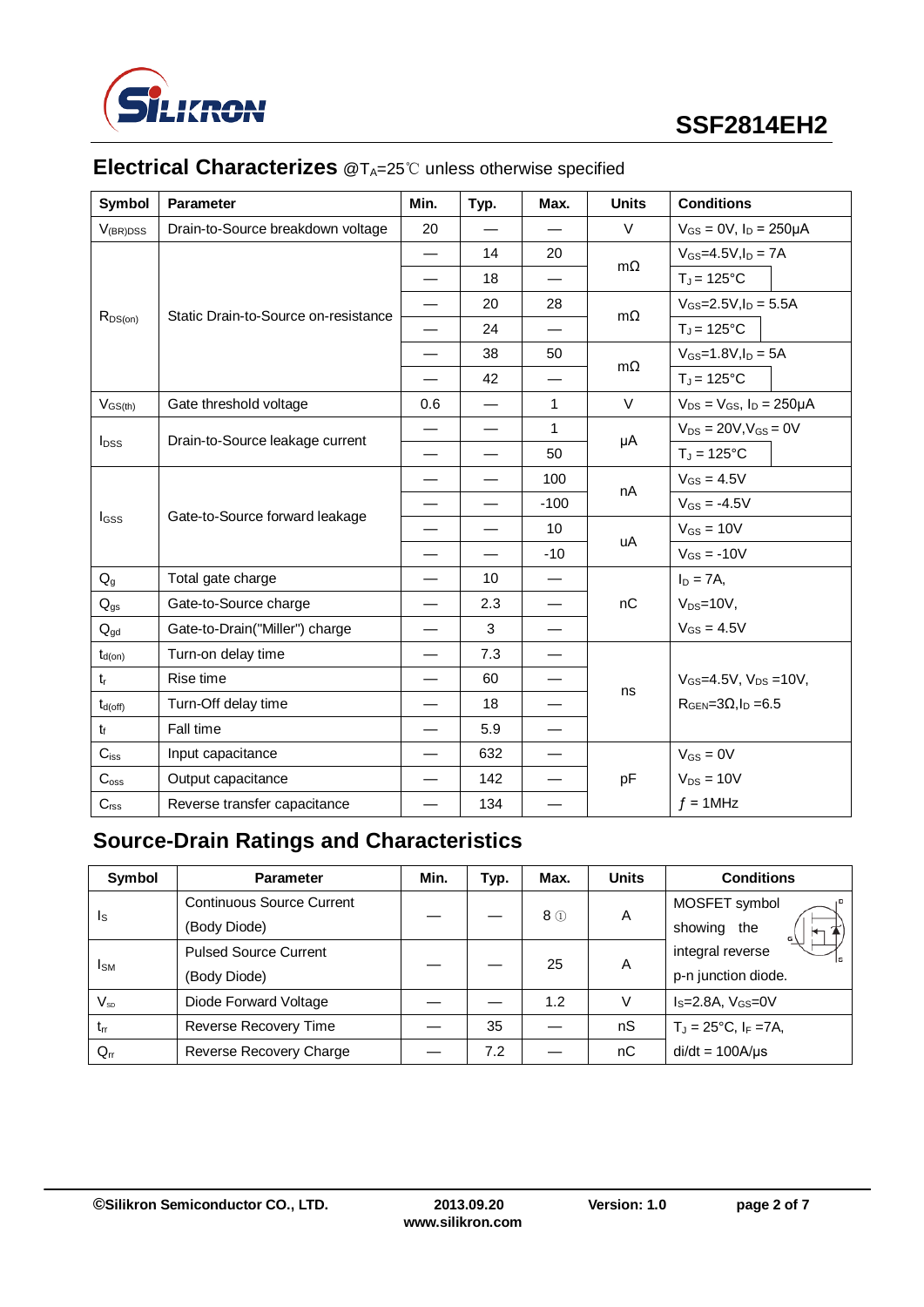

### **Test circuits and Waveforms**

#### **EAS Test Circuit:** Gate charge test circuit:





**Switching Time Test Circuit: Switching Waveforms:**





#### **Notes:**

- ①Calculated continuous current based on maximum allowable junction temperature.
- ②Repetitive rating; pulse width limited by max. junction temperature.
- ③The power dissipation PD is based on max. junction temperature, using junction-to-case thermal resistance.
- ④The value of RθJA is measured with the device mounted on 1 in 2 FR-4 board with 2oz. Copper, in a still air environment with TA =25°C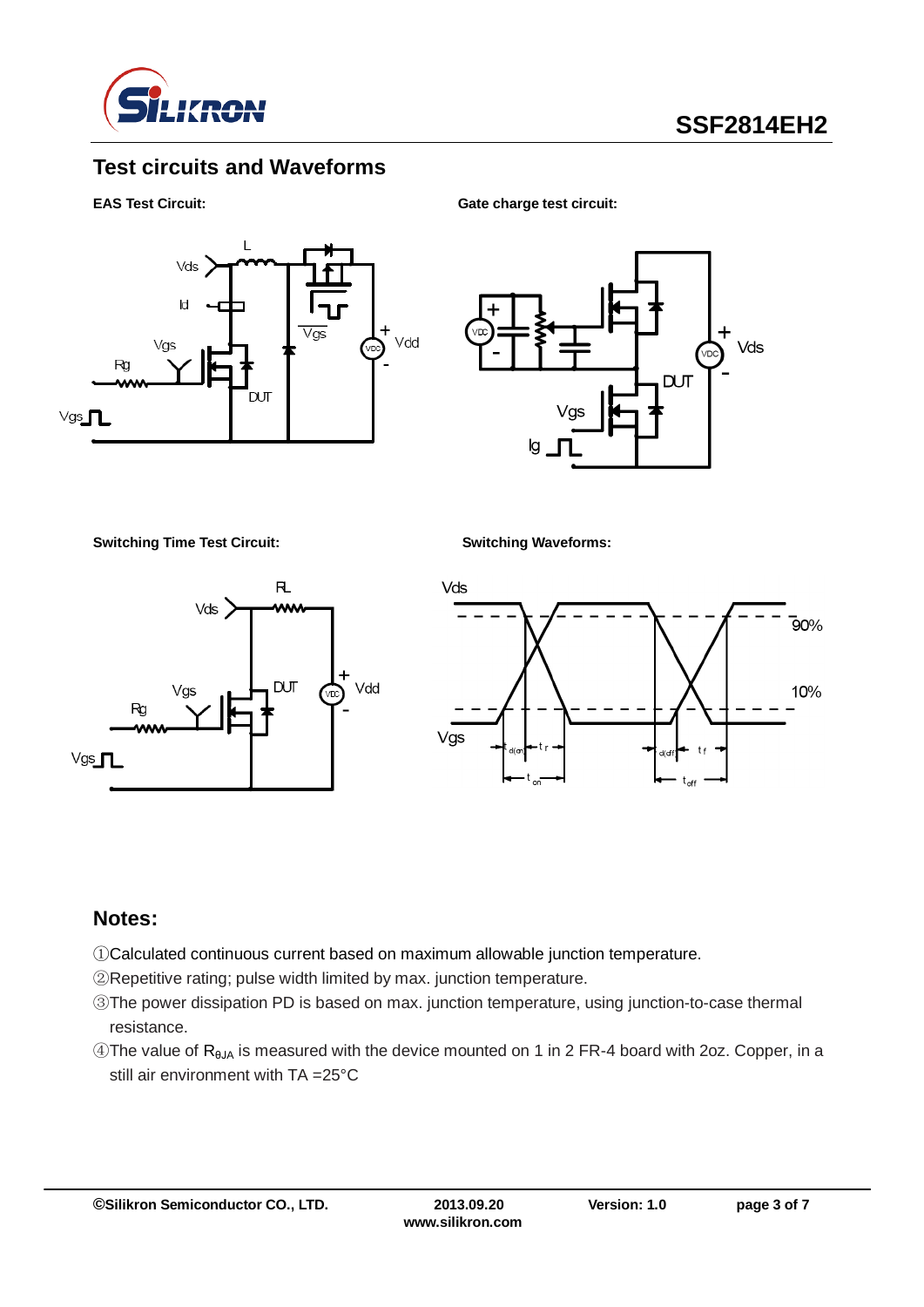

# **SSF2814EH2**







**Figure 1: Typical Output Characteristics Figure2. Typical Capacitance Vs. Drain-to-Source Voltage**







Figure 3. Maximum Drain Current Vs. Case Temperature Figure4. Maximum Effective Transient Thermal Impedance, **Junction-to-Case**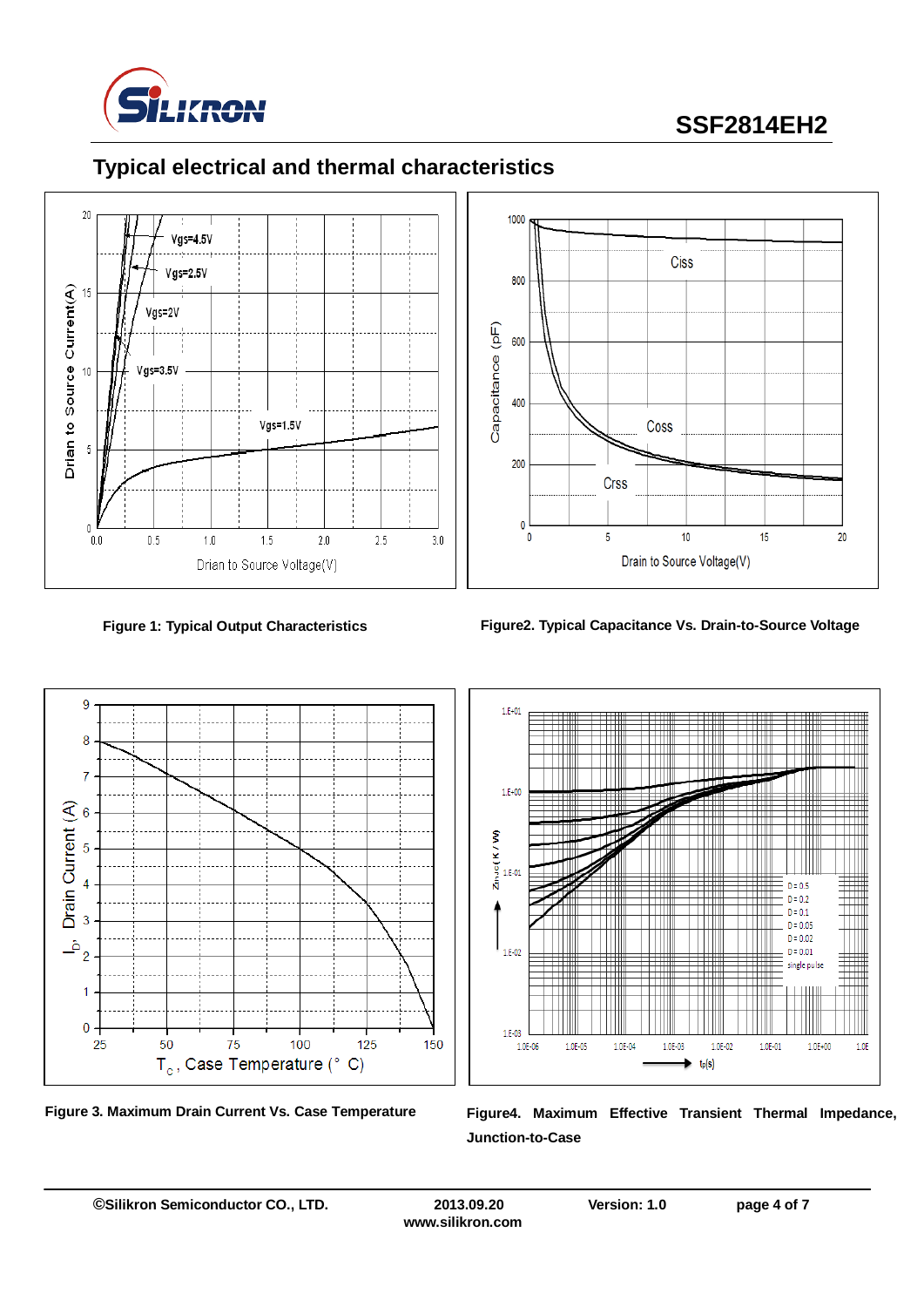

#### **Mechanical Data**:



#### **TSSOP-8 Dimensions in Millimeters (UNIT:mm)**





**RECOMMENDED LAND PATTERN** 



| Dimensions in millimeters |           |          |           |  |  |
|---------------------------|-----------|----------|-----------|--|--|
| Symbols                   | Min.      | Nom.     | Max.      |  |  |
| А                         |           |          | 1.20      |  |  |
| A <sub>1</sub>            | 0.05      |          | 0.15      |  |  |
| A2                        | 0.80      | 1.00     | 1.05      |  |  |
| ь                         | 0.19      |          | 0.30      |  |  |
| C                         | 0.09      |          | 0.20      |  |  |
| D                         | 2.90      | 3.00     | 3.10      |  |  |
| E                         |           | 6.40 BSC |           |  |  |
| E1                        | 4.30      | 4.40     | 4.50      |  |  |
| е                         | 0.65 BSC  |          |           |  |  |
| L                         | 0.45      | 0.60     | 0.75      |  |  |
| θ                         | $0^\circ$ |          | $8^\circ$ |  |  |

| Dimensions in inches |  |  |
|----------------------|--|--|

| Symbols | Min.        | Nom.  | Max.        |  |  |
|---------|-------------|-------|-------------|--|--|
| А       |             |       | 0.047       |  |  |
| A1      | 0.002       |       | 0.006       |  |  |
| A2      | 0.031       | 0.039 | 0.041       |  |  |
| b       | 0.007       | _     | 0.012       |  |  |
| C       | 0.004       |       | 0.008       |  |  |
| D       | 0.114       | 0.118 | 0.122       |  |  |
| E       | 0.252 BSC   |       |             |  |  |
| E1      | 0.169       | 0.173 | 0.177       |  |  |
| θ       | 0.026 BSC   |       |             |  |  |
| L       | 0.018       | 0.024 | 0.030       |  |  |
| A       | $0^{\circ}$ |       | $8^{\circ}$ |  |  |

#### **NOTES**:

- 1. All dimensions are in millimeters.
- 2. Dimensions are inclusive of plating
- 3. Package body sizes exclude mold flash and gate burrs. Mold flash at the non-lead sides should be less than 6 mils.
- 4. Dimension L is measured in gauge plane.
- 5. Controlling dimension is millimeter, converted inch dimensions are not necessarily exact.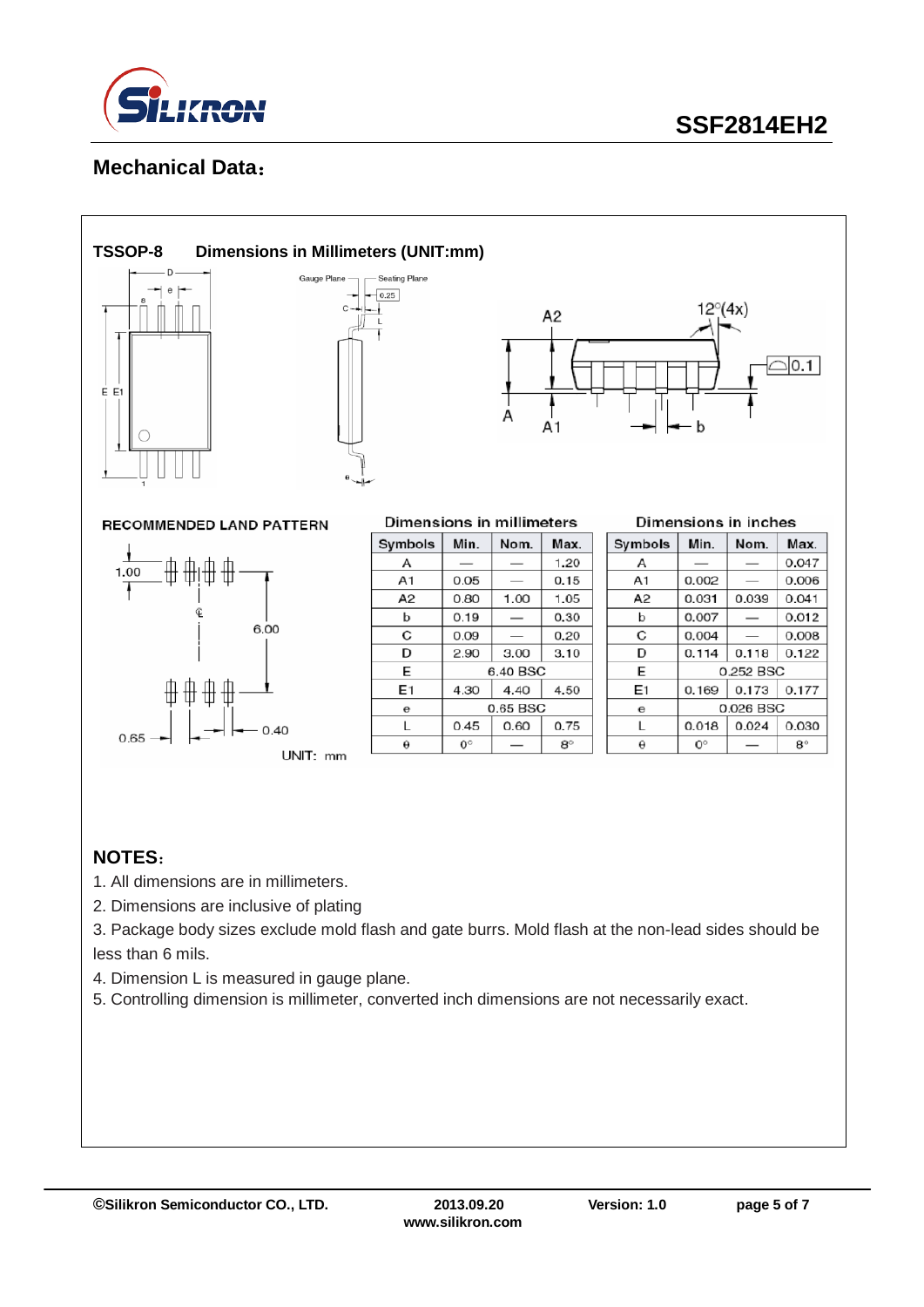

## **Ordering and Marking Information**

| <b>Device Marking: 2814EH2</b>     |
|------------------------------------|
| Package (Available)                |
| TSSOP-8                            |
| <b>Operating Temperature Range</b> |
| $C: -55$ to 150 °C                 |
|                                    |
|                                    |

## **Devices per Unit**

| Package<br><b>Type</b> | Units/<br><b>Tube</b> | Tubes/Inner<br><b>Box</b> | Units/Inner<br><b>Box</b> | <b>Inner</b><br><b>Boxes/Carton</b><br><b>Box</b> | <b>Units/Carton</b><br><b>Box</b> |
|------------------------|-----------------------|---------------------------|---------------------------|---------------------------------------------------|-----------------------------------|
| TSSOP-8                | 3000                  | ּמ                        | 6000                      |                                                   | 48000                             |

## **Reliability Test Program**

| <b>Test Item</b>   | <b>Conditions</b>              | <b>Duration</b> | <b>Sample Size</b>  |
|--------------------|--------------------------------|-----------------|---------------------|
| High               | T <sub>i</sub> =125℃ to 150℃ @ | 168 hours       | 3 lots x 77 devices |
| <b>Temperature</b> | 80% of Max                     | 500 hours       |                     |
| <b>Reverse</b>     | $V_{DSS}/V_{CES}/VR$           | 1000 hours      |                     |
| Bias(HTRB)         |                                |                 |                     |
| High               | T <sub>i</sub> =150℃ @ 100% of | 168 hours       | 3 lots x 77 devices |
| <b>Temperature</b> | Max $V_{\text{GSS}}$           | 500 hours       |                     |
| Gate               |                                | 1000 hours      |                     |
| Bias(HTGB)         |                                |                 |                     |